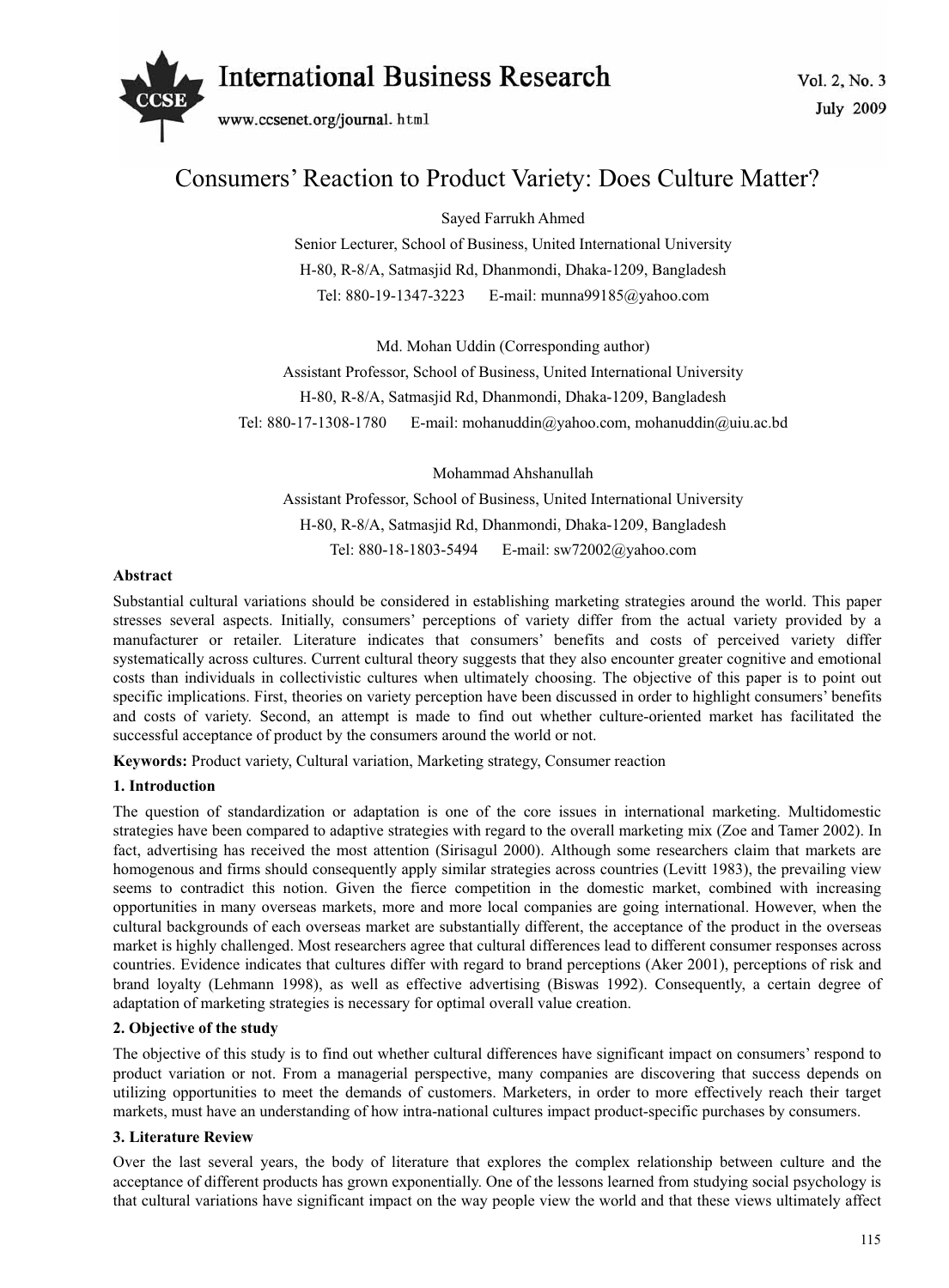their response to various products (Levav and Ariely 2000). Seemingly, there is agreement in the marketing literature that culture greatly influences the way consumers perceive and behave (Bettman, James and Park 2000). Huffman and Kahn (2000) show that the process of having both the marketer and consumer involved in learning about the consumer's preference can lead to higher satisfaction. The authors suggest that customers should be engaged in the process of formulating preferences on each of a product's attributes. That is, customers should first learn about the attributes and then determine their preference.

Overall, product variety has been of increasing interest to marketing researchers. Indeed, considerable effort has been invested in studying consumers' reactions to variety and optimal strategies for providing variety (Levav and Ariely 2000). The importance of variety lies in the fact that industries are becoming increasingly competitive. Deregulated, globalization and information easily accessible by consumers result in a growing need to meet consumers' preferences as closely as possible and equally important develop a long-term relationship with customers (Kahn 1998).

The increasing trend toward globalization of business activities provides a strong reason for understanding the cultural context of consumer behaviors (Gilovich and Medvec 2001). This trend has heightened the importance of understanding national cultural influences on the consumers' innovativeness and the diffusion of innovations. But this subject has been examined only to a limited extent.

The international marketing literature contains numerous studies concerning behavioral differences in consumers across cultures and nations (e.g. Kahn and Lehmann 2001); Huber 2000). Although these researches have made significant contributions toward understanding differences between nations, there appears to be a gap in the literature about sub-cultural differences within national boundaries, or intra-national differences (Anderson 2003). Concurrently, marketing practitioners have stressed that understanding culture is very important when attempting to market to new areas (Agarwal 2001). Despite the increased importance of cultural-related research in marketing, only a limited amount of attention has been given to ethnic sub-cultures (Gilovich, Wang and Regan 2003). An understanding of cultural differences is essential for greater success in comprehending and capitalizing on differences that exist within a nation.

However, there are intriguing findings such as those of Iyengar and Lepper (2003) which show that excessive choice can actually result in reduced instead of increased sales. To provide a sense of proportion, Drolet (2002) reports that when Procter & Gamble reduced the number of versions of their 'Head & Shoulders' shampoo from 26 to 15 they experienced an increase in sales of 10 percent. Considering the additional costs that arise from the complexity of manufacturing and marketing a variety of 26 products, it becomes quite clear that variety has substantial effects on a firm's performance.

### **4. Consumers' perceptions of variety**

Sometime, it may happen that actual variety need not necessarily be equal to the variety perceived by consumers. For example, a car dealer may provide a wide range of automobiles with respect to vehicle style, engine type or color. Individual customers, on the other hand, may only be interested in a subset of vehicles, e.g. black, blue or silver station wagons with diesel engines. Alternatively, Chinese restaurants frequently offer a limited selection of various ingredients. When all possible combinations are listed, the variation among options seems greater than the actual variety. Obviously, the mere number of options represents a type of variety that is not ignored by consumers. A supermarket offering 15 different flavors of jam will offer customers more flexibility in terms of taste than a supermarket offering a limited selection of 6 flavors. However, consumers' perceptions are often exploited by contextual factors. For example, customers perceive that physically bigger shelf spaces have provided more variety than smaller ones even in cases when the actual number of distinct items is the same.

In addition, perceived variety is determined by the distinctiveness of options and the preferences of the consumers (Kahn and Lehmann 2001). For example, the introduction of a new computer monitor with a drastically increased screen size may extend the possible uses of the product (e.g. towards effective picture editing). An even larger increase in perceived variety results from alternatives that include new product attributes such as flat screen monitors that can be easily rotated to make different working tasks more efficient.

Furthermore, companies can actively increase perceived variety without having to produce entirely new product. Gilovich, Wang and Regan (2003) differentiate between adaptive and cosmetic customization. Examples of adaptive customization include office chairs that can be adapted to different physical characteristics of customers. Chinese restaurants also allow for a kind of adaptive customization by enabling customers to spice their meals according to their individual preferences. Cosmetically customized products allow for variation not with regard to the actual product usage but with regard to its appeal and look (Kahn 1998). Car manufacturers such as Volkswagen or Daimler Chrysler aim to offer customers additional benefits by providing limitless possibilities with regard to interior and exterior customization as they provide their cars in effectively any color customers wish to order.

# **5. Consumers' benefits of perceived variety**

There are two distinct motives for consumers' respond to variety. First of all, there is the issue of constrained choice.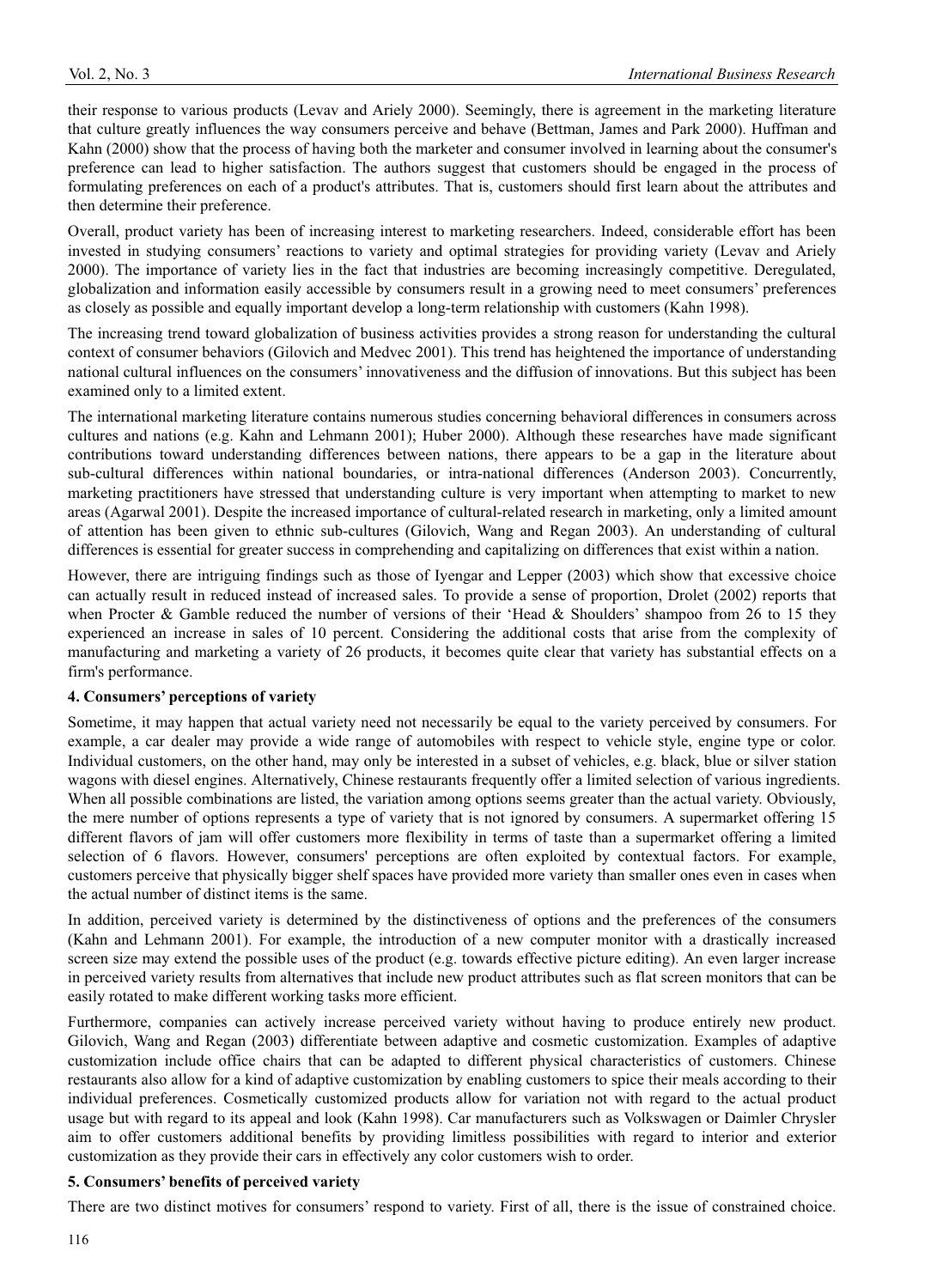Behavioral decision theory views preferences as at least partially constructed in the light of the available options (Bettman, James and Park 2000). In most cases, consumers do not possess a clear set of preferences to make a purchase decision when approaching different options. These are about to be constructed when individuals start processing the information on individual options. Consequently, at the decision stage consumers are faced with a significant amount of uncertainty about which option best matches their future preferences. In the light of uncertainty about future preferences, consumers aim to maintain flexibility and consequently choose larger assortments.

Decision makers may realize that their chances of making an optimal choice are better when choosing between a larger numbers of options (Levav and Ariely 2000). With respect to the initial evaluation of choice, Iyengar and Lepper (2003) found significant cultural differences. The authors compared Japanese and American students on their desire for having choice. When both groups of students were asked to list occasions where they wished not to have a selection of alternatives available, 30 per cent of the American students replied, they always wished to have a choice. None of the Japanese students replied alike. Similarly, in their review of cultural psychological studies, Kim and Drolet (2003) conclude that not all participants are equally stimulated by choice opportunities. It seems that in collectivistic cultures such as the Japanese, smaller assortments may not be rejected as often as in individualistic cultures such as the one of the United States of America.

An important consumer benefit of variety is the ability to seek a diversity of options over time, i.e. variety seeking. Many consumer goods are bought in high frequency, consumers are familiar with the options being offered, and purchases are of relatively low risk. Under such circumstances, the ability to diversify consumption may be of particular value to consumers (Kahn 1998). Derived variety seeking occurs because shoppers may have multiple needs to satisfy, use products for multiple occasions or even buy products for multiple consumers. Direct variety seeking, on the other hand, occurs because of an internal desire for change or stimulation by novelty.

Derived variety seeking can be attributed to external constraints. If consumers find no product that satisfies all of their needs, consumers may naturally have to purchase multiple items. There is no reason to believe that such external reasons for variety seeking may vary systematically across cultures. However, this is not the case for direct variety seeking. Here, different consumer behavior across cultures is highly likely. The research of Levav andAriely (2000) has shown that interpersonal choice contexts lead Americans to make different choices than other individuals because this enables them to portray an image of uniqueness to their social environment. In the American culture, an image of imitation is perceived as a threat rather than an opportunity.

The link between behavioral change and uniqueness is not limited to variety seeking in group settings. For example, Drolet (2002) found that individuals who score high on a need for uniqueness scale seek to apply different choice strategies across a sequence of decisions. The author concludes that this happens because of consumer's desire for counter formality. While such a desire represents Western cultural systems very well, it does not fit with the cultural norms of many Asian countries. While in the American cultural context, individuals are encouraged to follow their own feelings, in many Asian countries being different has mainly negative associations (Kim and Drolet 2003).

Based on the identified cultural differences one might simply conclude that high variety assortments should be offered in individualistic cultures, whereas in collectivistic cultures competition would not be expected to focus on variety and, therefore, firms may offer fewer items.

### **6. Consumers' costs of perceived variety**

Until the point where consumers need to compare individual alternatives and deliberate about which option to select, there are little costs associated with variety. Up to the product selection stage of the purchase decision variety will serve to attract consumers, especially those in Western cultures. However, when consumers need to evaluate each of the available alternatives and furthermore turn down options in order to make a purchase, variety brings about emotional and cognitive costs for the decision maker. However, decision tasks with a higher perceived variety include a larger number of acceptable options. It is operationalised by decomposing choice strategies into sets of components, such as reading information, comparing alternatives on attributes or computational tasks such as calculating the size of a difference (Agarwal 2001)).The effort of thinking depends both on the complexity of the task applied by the decision maker. At the very least, a larger number of acceptable options require a larger number of information accesses and comparison activities. If decision makers apply a more accurate decision making strategy and weight individual product attributes by their subjective importance, the effort increases further due to computational activities such as multiplications and subtractions. Consequently, perceived variety does not influence the cognitive effort of each consumer in the same way. The effect rather depends on the type of decision making strategy typically applied (Hofstede 2001).

It can be said that variety increases the responsibility of the decision maker for the outcome he selects. In an extreme case, where consumers only have one option to choose from, e.g. a regulated telephone monopoly, individuals may be dissatisfied with the service they receive but they are not responsible for their dissatisfaction. On the other hand, when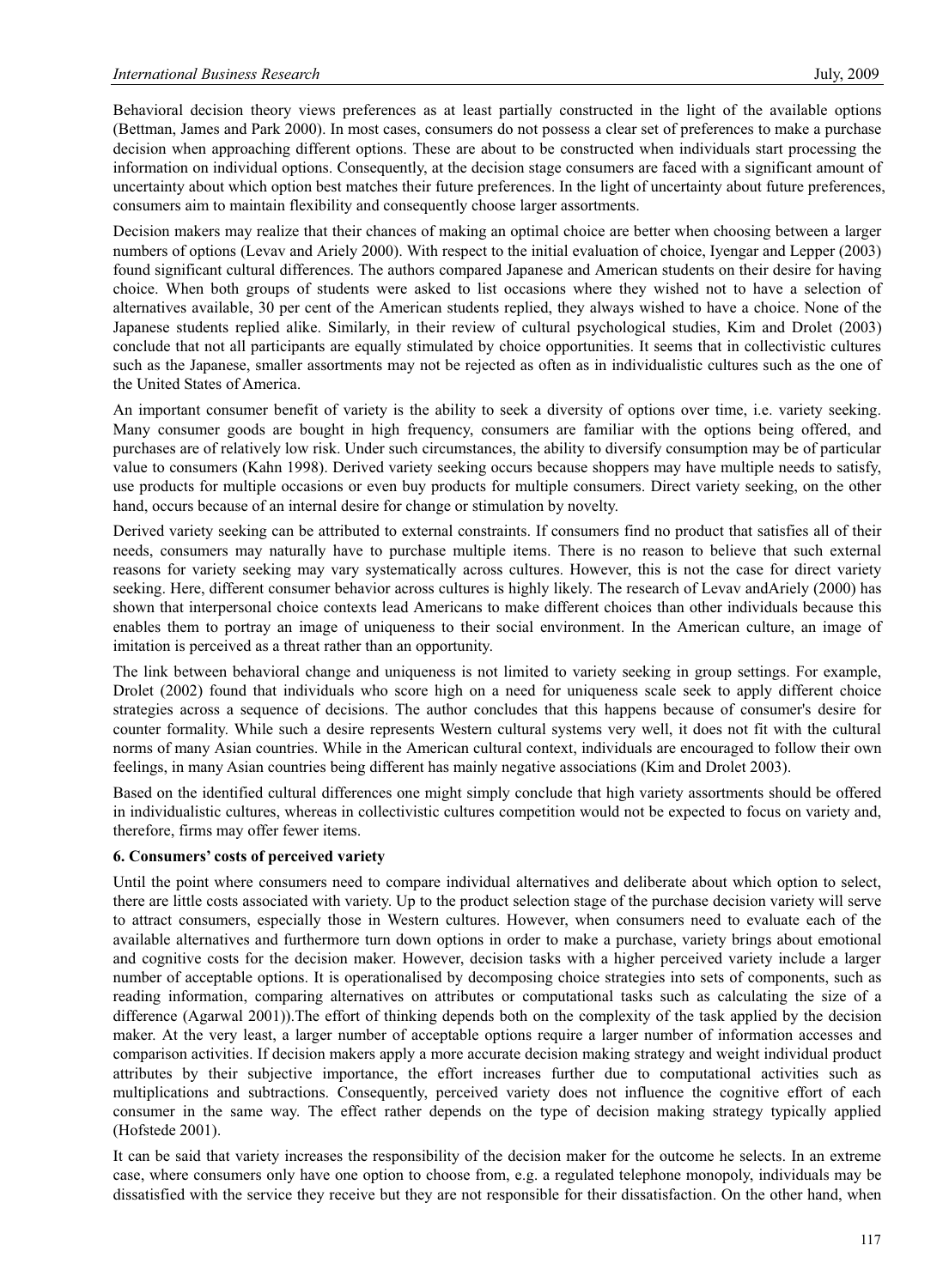multiple service providers are available to choose from, the individuals themselves are responsible for paying higher fees or receiving inferior services as compared to other consumers.

However, there are several strong reasons that suggest that counterfactual thinking and feelings of regret are not independent of culture. Firstly, it is important to note that regret does not depend on satisfaction. Levitt (1983) has shown that regret can occur independent of whether or not an individual is satisfied with a selected outcome. To illustrate this, think about a consumer who has decided between two summer holiday destinations. Even though the location he finally chooses may have good weather, a nice hotel room and so forth, he may still question whether or not the competing destination would not have been a better choice. As such regret is always related to decision making. One of its sources for discomfort is the threat to an individual's self-conception as an able decision maker.

Iyengar and Lepper (2003) specifically concentrate on cultural differences with regard to post-decisional regret. The author asked participants from Japan, Russia, China and the United States to describe what they regretted most when looking back at their lives. Intercultural comparisons display no significant difference with regard to the tendency to regret inaction more than action over a long time period. However, it must be noted that Gilovich, Wang and Regan (2003) have shown that regret operates differently whether individuals look back at a recent choice or at a lifetime of decisions.

#### **7. Findings of the study**

Sometimes, consumers have taken their buying decision based on feelings and emotions. Also, sometimes, it happens that consumers like something but don't really know why, they just do. Many people enjoy running and many people enjoy marathons, but most would find it hard to explain why. Globalization is changing the way consumer goods companies conduct business. Many companies have found that globalization often offers significant economies of scale; producing, distributing, and promoting new products in multi-cultural markets, or even globally, can cost substantially less per customer than catering to individual culture.

Suppose that a consumer product company had enjoyed great success in Bangladesh with Product X. It decided to introduce Product X in several neighboring countries as well. Assuming that consumer acceptance of the product would be equally strong abroad, the company made plans to increase production and distribute Product X in local retail outlets. Six months after the launch in the new markets, combined sales were well under the projected goal. The product quickly lost the support of retailers and was pulled from the shelves. What went wrong? The answer may be that the culture of neighboring countries may not support the product. Consumers may not be satisfied with the product attributes. This failure may show that launching new products globally raises many new questions and issues. The product must meet a consumer need or provide a consumer benefit. But it is not easy for consumer package goods (CPG) companies to interpret the responses of consumers living in different cultures and countries around the globe. The business should evaluate its potential profitability before committing to the investment required for a full- scale market launch.

Of course, large companies operating in a single nation or even a single city don't standardize everything they make, sell, or do. They have product lines instead of a single product version, and multiple distribution channels. There are neighborhoods, local, regional, ethnic and institutional differences, even within metropolitan areas. But although companies customize products for particular market segments, they know that success in a world with homogenized demand requires a search for sales opportunities in similar segments across the globe in order to achieve the economies of scale necessary to compete.

Every year businesses spend millions of dollars researching, developing, and launching new products and services to consumers all over the world. Firms that maintain a higher-than-average revenue growth typically are engaged in continuous introduction of new products and/or operating and expanding internationally. The costly nature of research and development as well as the expense associated with launching new products result in a need for companies to better understand the cultural variations.

In particular, a person in one cultural context might make a choice in order to express individuality and appear unique. In this cultural context, choice is self-expression and a person can demonstrate his or her own unique blend of volition, feelings, and opinions through the act of choice. In this context, you are what you choose, and you can show who you are by what you choose: the hairstyle you choose to wear, the car you choose to drive, the person you choose to marry, and the presidential candidate for whom you choose to vote.

It can be said that a culture-oriented market leads to superior performance, at least in part, because of the new products that are developed and are brought to market. Also, a culture-oriented market enhances organizational innovativeness and new product success, both of which in turn improve organizational performance. Through the new product development activities, a culture-oriented market is converted into superior performance. One of the advantages of modern economy is that the marketplace can provide the consumer with an adequate choice of goods and services as well as the likelihood of satisfaction with that choice. In an ideal world, every product and service would be delivered flawless. However, sometimes products and services turn out not to be so perfect, necessitating the promotion of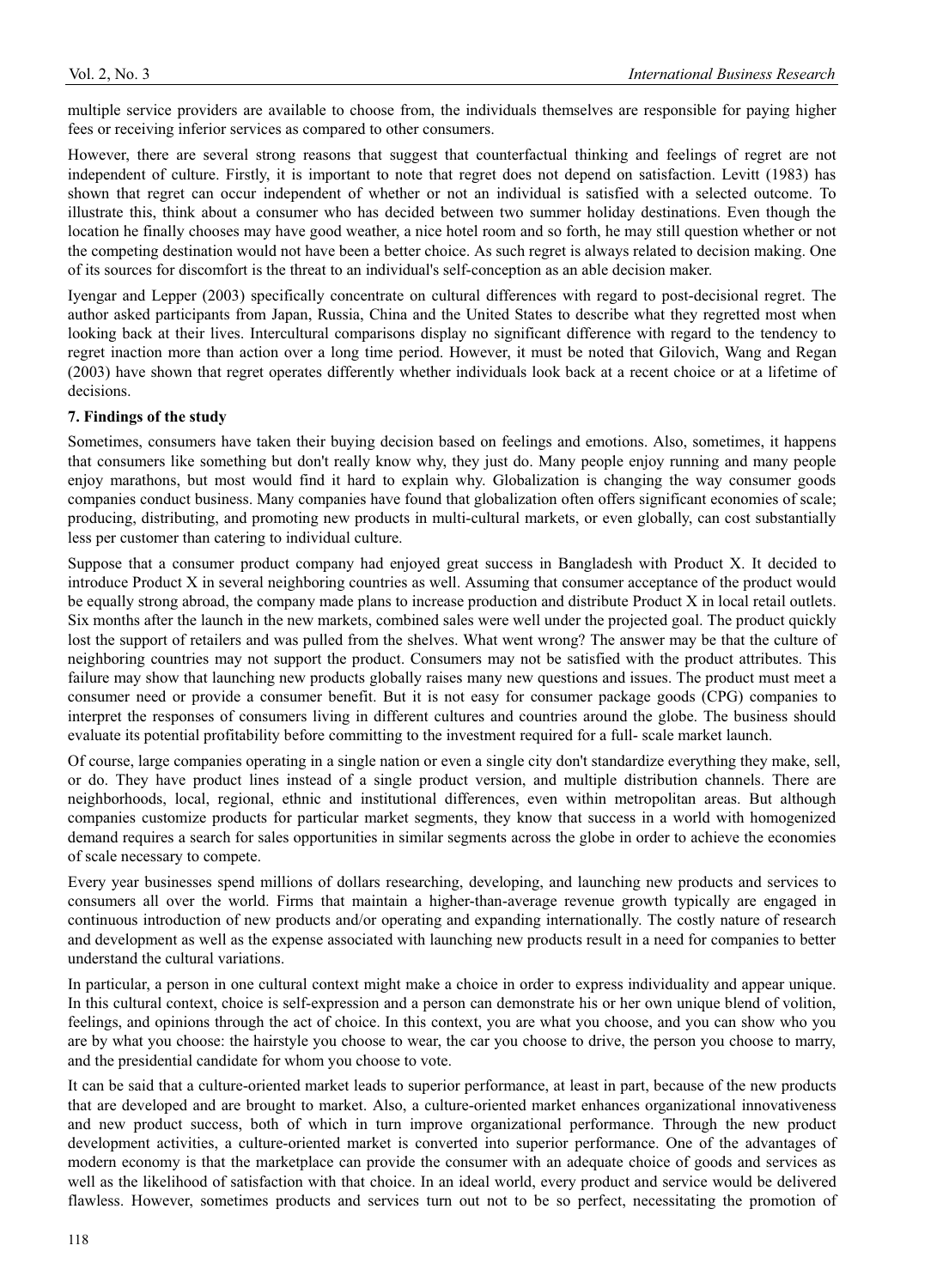consumers' rights to develop a consumer-oriented product.

## **8. Managerial implications**

As cultural variations increase in size, marketers must develop knowledge of consumer characteristics and group-level preferences to more effectively deploy resources (both human and capital) to meet and exceed the growing needs of these markets. Different consumer needs and responses require different marketing tactics and in some circumstances, different marketing strategies altogether.

International marketers should be cautious about understanding cultural differences when developing marketing activities. Cultural differences in actual advertisements and their prompted reactions should be extensively examined. It can be said that offering a broad product line should be conducive to superior market share performance. At the same time, today's multinational companies are equipped with management techniques and technologies such as flexible manufacturing, the use of standardized components, as well as flexible supply chain management. The cost efficient production capacities for manufacturing a wide variety of items, and the demand for meeting the individual taste of each consumer has led many firms to provide excessive choice. As a result, regular supermarkets carry entire isles of cereals, potato chips or soft drinks.

# **9. Conclusion**

With this paper we have intended to point out that substantial cultural differences are to be expected when variety is provided to consumers around the world. This is important, since the provision of variety is a key marketing instrument. Offering a high variety can extend visibility, drive competitors out of the market, enable companies to better understand the preferences of their customers, make use of economies of scope or simply capitalize on previous brand investments. Obviously, determining the right amount of variety to provide is no easy task even in single markets such as the United States. Since variety exerts a direct and immediate impact on sales, providing the right amount of choice in regional markets is a key challenge in international marketing.

Today, research on cross cultural differences regarding consumer reactions to variety is scarce. We have raised some important issues that deserve further attention. The first topic regards cultural differences in reaction to variety at the early stages of the purchase decision process where consumers have yet to decide for a single alternative. Obviously, having multiple options will be valuable in any cultural background.

It would be of great interest to replicate existing studies in Asian cultures that have been previously conducted in Western cultures. For example, it is most likely that variety seeking in group settings will substantially differ across cultures. Additionally, it is quite reasonable to assume that simultaneous and sequential decisions will yield little differences with regard to variety seeking in collectivistic cultures.

In our view, as we have outlined for the area of variety, research that tests cultural differences has a substantial potential to enhance our knowledge in the field of international marketing.

#### **References**

Aaker, J. (2001). Consumption symbols as carriers of culture: a study of Japanese and Spanish brand personality constructs. *Journal of Personality and Social Psychology*, 81 (March), 492-508.

Agarwal, K. (2001). Review of 40-year debate in international advertising. *International Marketing Review*, 12 (January), 26-48.

Anderson, C. (2003). The psychology of doing nothing: forms of decision avoidance result from reason and emotion. *Psychological Bulletin*, 129 (February), 139-167.

Bettman, James R. & Park, W. (2000). Effects of prior knowledge and experience and phase of the choice process on consumer decision processes: a protocol analysis. *Journal of Consumer Research*, 7 (June), 234-248.

Biswas, A. (1992). A comparison of print advertisements from the United States and France. *Journal of Advertising*, 21 (April), 73-81.

Drolet, A. (2002). Inherent rule variability in consumer choice: changing rules for change's sake. *Journal of Consumer Research*, 29(March), 293-305.

Gilovich, T. & Medvec, V. (2001). The experience of regret: what, when and why. *Psychological Review*, 102(February), 379-395.

Gilovich, T. Wang, R., & Regan, D. (2003). Regrets of action and inaction across cultures. *Journal of Cross-Cultural Psychology*, 34 (July), 61-71.

Hofstede, G. (2001). Culture's Consequences: Comparing Values, Behaviors, Institutions, and Organizations across Nations. *Sage*, Thousand Oaks, CA.

Huber, O. (2000). The influence of some task variables on cognitive operations in an informations-processing decision